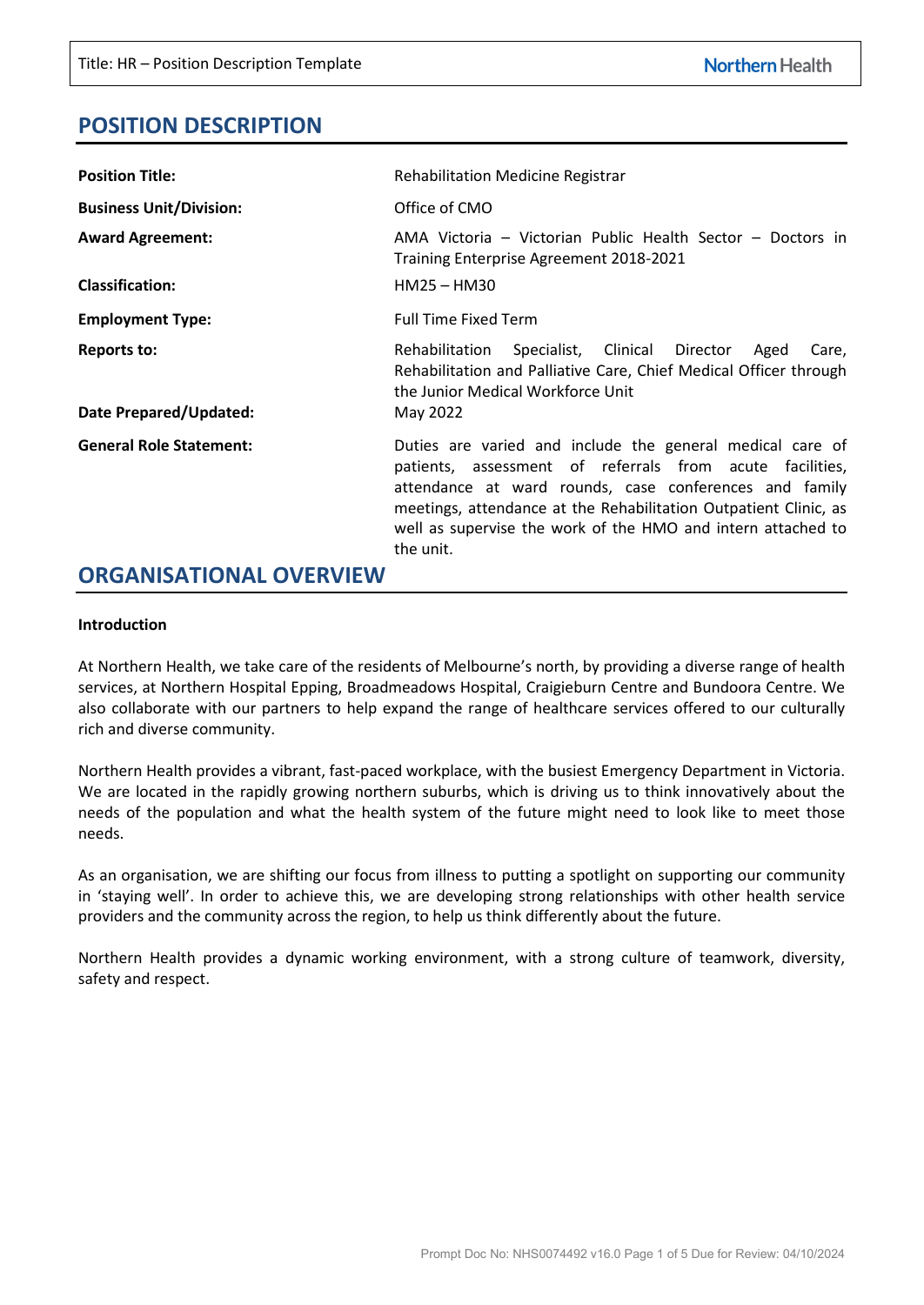#### **Our Strategic Plan**

Northern Health's Strategic Plan for Northern Health includes the following elements -

#### **Our Vision:**

A healthier community, making a difference for every person every day.

**Our Values:**

- Safe We provide safe, trusted care for our patients. We are inclusive, culturally safe, celebrating the diversity of our community.
- Kind We treat everyone with kindness, respect and empathy.
- Together We work together with our staff, patients, consumers and health system partners.

#### **Our Priorities:**

Northern Health has determined five strategic goals. Focussing on these goals will support us to achieve our vision and mission.

- A safe, positive patient experience
- A healthier community
- An innovative and sustainable future
- Enabled staff, empowered teams
- Engaged learners, inspired researchers

These priorities are inter-related in that success in one area is dependent on success in another. Detailed plans have been developed to support each of the priority areas.

All Northern Health employees will contribute to improving patient safety by being familiar with, and applying the National Safety and Quality Standards and criteria.

## **Safety, Quality and Clinical Governance at Northern Health**

Northern Health is dedicated to providing the highest quality of care in the safest possible environment for every patient every time. We are focused on strengthening the safety and quality of care across the continuum, with a focus on saving lives, reducing harm and improving the patient experience.

Northern Health's safety and quality improvement activities focus on delivering the Strategic Plan and Operational Business Plans, and are supported by the Northern Health Clinical Governance and Risk Frameworks, and the Northern Health Quality Improvement Methodology.

The Northern Health Quality Management System brings together the core elements that underpin how:

- Quality and Clinical Governance is determined.
- Quality services are delivered.
- Risk is managed.
- Audit what matters is monitored.
- Our committees monitor performance of controls put in place to ensure safe patient care.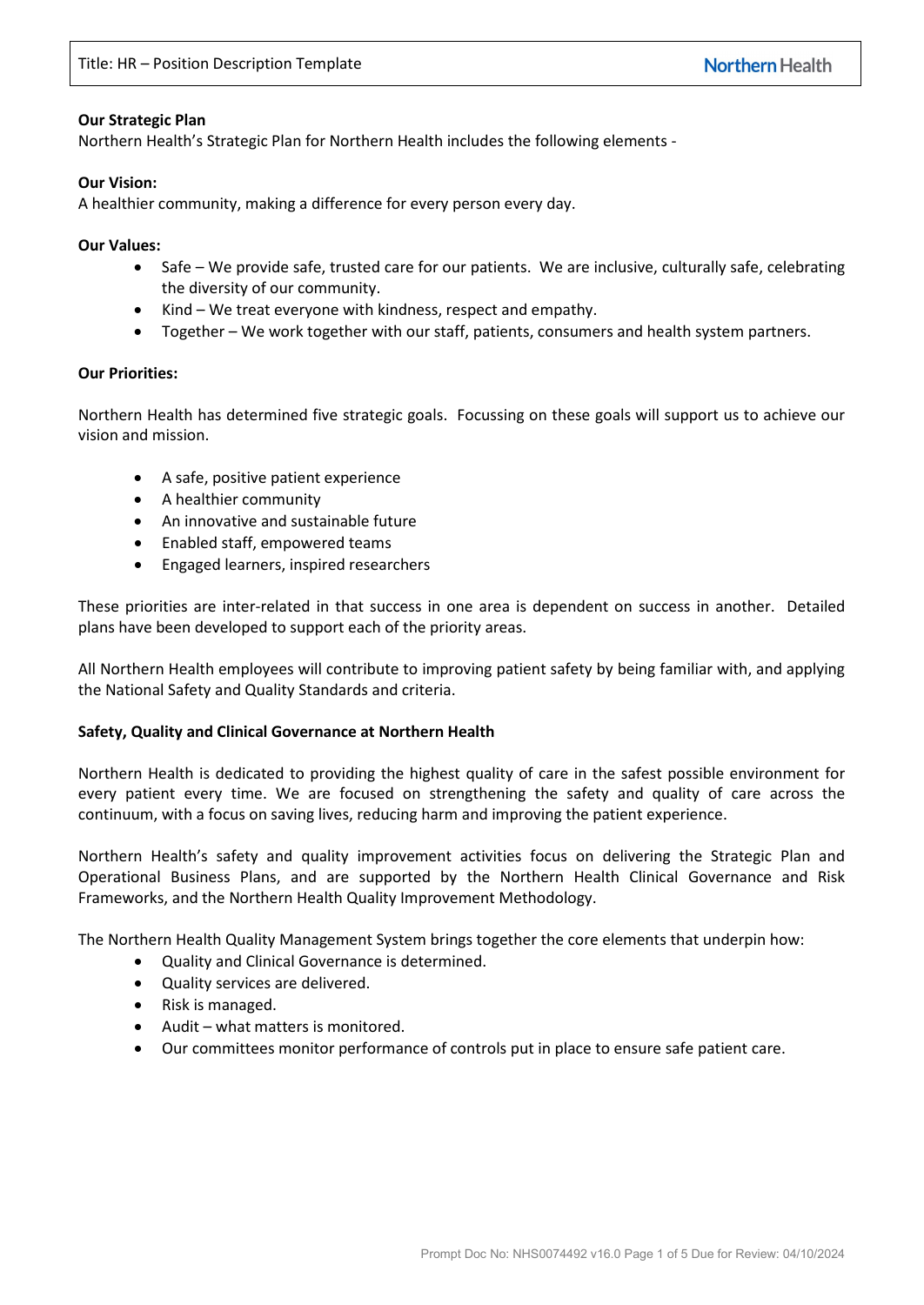# **ROLE STATEMENT**

The Rehabilitation Unit specialises in Neurological and Orthopaedic Rehabilitation with some General Rehabilitation. The duties are varied and include the general medical care of patients, assessment of referrals from acute facilities, attendance at rehab ward rounds, case conferences and family meetings, attendance at the Rehabilitation Outpatient Clinic, as well as supervise the work of the HMO and intern attached to the unit.

There is also a multi-disciplinary spasticity clinic (on a monthly basis) which will allow the registrar to gain valuable experience in the management of spasticity and particularly the administration of botulinum toxin.

Currently no regular weekend work is rostered, however this may be requested on occasions.

#### **All employees:**

#### **Quality, Safety, Risk and Continuous Improvement**

- Maintain an understanding of individual responsibility for patient safety, quality & risk and contribute to organisational quality and safety initiatives
- Follow organisational safety, quality & risk policies and guidelines
- Maintain a safe working environment for yourself, your colleagues and members of the public.
- Maintain an understanding of individual responsibility for patient safety, quality & risk as outlined in Northern Health [Clinical Governance & Patient Experience - Trusted Care](https://app.prompt.org.au/download/81583?code=5b76dc5f2ef044ecffef980c6c27cf22)
- Contribute to organisational quality and safety initiatives.
- Escalate concerns regarding safety, quality & risk to appropriate staff member, if unable to rectify yourself.
- Promote and participate in the evaluation and continuous improvement processes.
- Comply with principles of Patient Centred Care.
- Comply with Northern Health mandatory continuing professional development requirements.
- Comply with requirement of National Safety & Quality Health Service Standards and other relevant regulatory requirements.
- All employees of Northern Health must comply with the health service's Staff Health / Workforce Immunisation procedure (as amended from time to time) together with any relevant State Government and Departmental directives. This requires all employees to be vaccinated for various diseases such as, but not limited to influenza and Covid-19.

## **KEY RESULT AREAS AND MAJOR RESPONSIBILITIES**

## **Patient Support**

Provision of appropriate care to:

- All inpatients within Unit/Department and to undertake daily ward rounds of patients.
- Public outpatient clinics and/or Northern Hospital consult ward round.
- Review of patients for whom Rehabilitation consultation is requested at the Broadmeadows site.

#### **Unit Support**

• Support the senior medical staff in the care of the Unit/Department's patients and support junior medical staff.

#### **Daily Duty Requirements**

- The duties are varied and include the general medical care of patients, assessment of referrals from acute and subacute facilities, attendance at ward rounds, case conferences and family meetings.
- Attendance will be required at the Out-Patient Clinic.
- Attendance both in-hours and out-of-hours, according to manning charts or rosters.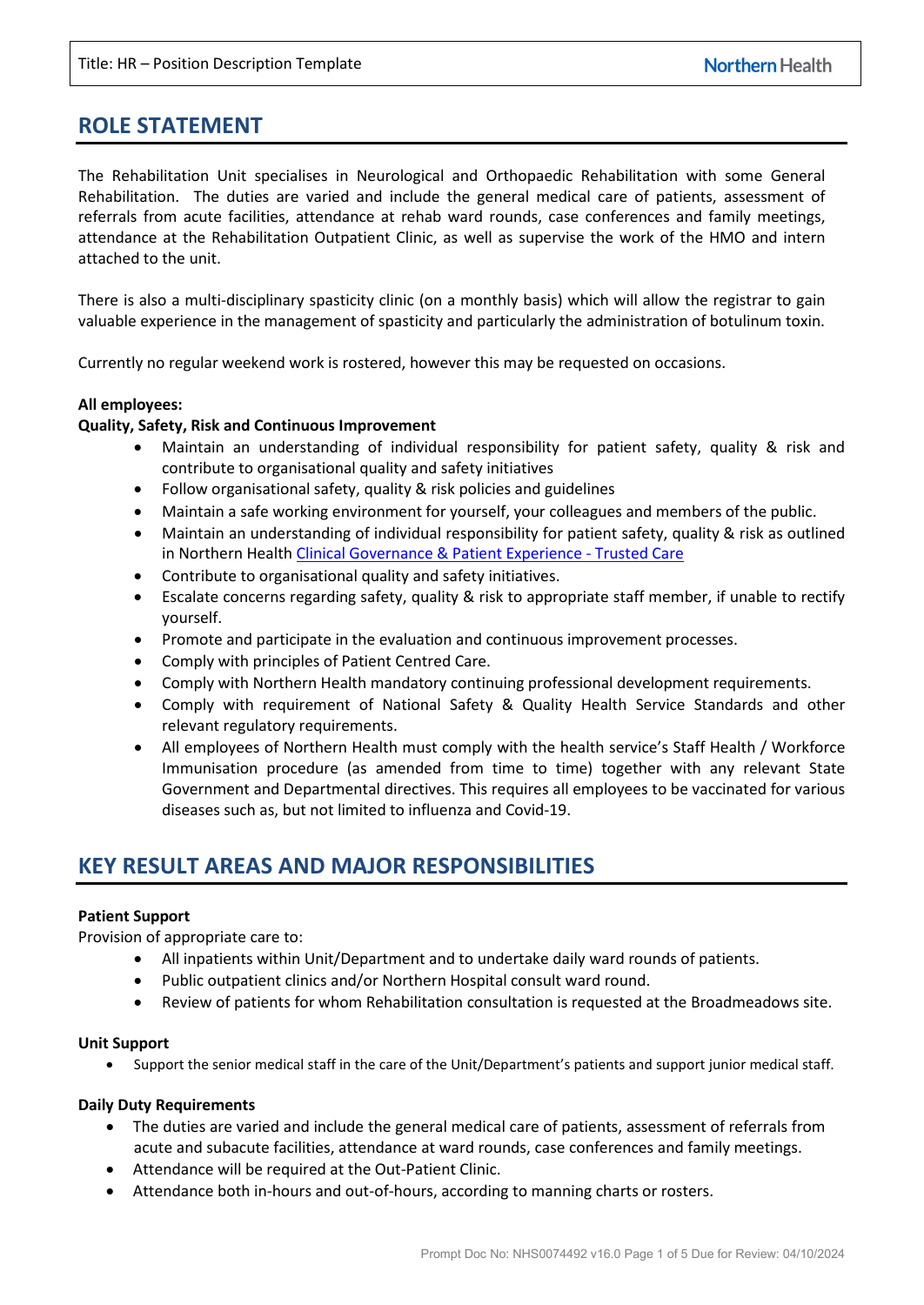#### **Un-rostered Obligations**

• To provide clinical support for other registrars where this may be required due to workload or other unforeseen circumstances.

## **Education & Training**

- There is a regular Friday tutorial program on site at BHS which can be tailored to the individual registrar's needs, in addition to a teaching ward round each Thursday.
- Attendance at other training sessions appropriate to your level of training is actively encouraged.
- There are regular geriatrician led tutorials on Tuesdays covering common subacute specific issues and topics.
- Unit specific activities are listed in the individual unit handbooks.

#### **Registrar Responsibilities**

- Orientation of HMOs and interns at the beginning of each term. This includes providing information on roles and responsibilities, what the HMO will be assessed on, setting intern or HMO rotation objectives, giving unit specific information and updating HMO on status of patients.
- To meet with HMO and intern at midterm for an informal feedback session using the "Guide to Registrars Form".
- To provide immediate feedback to HMO and interns throughout the rotation.
- To ensure HMOs and interns know what to do if they need to seek help, i.e who to contact if you're not available.
- To provide training and education during ward rounds and in other appropriate settings

## **Communication**

- Facilitation of excellent communication and liaison with other staff, general practitioners and others involved in the patient's care.
- To ensure that patients/families are given adequate information about treatment decisions and follow-up.

## **Quality**

- Participation in the relevant divisional/unit quality activities program(s) as requested by the Unit/Department senior staff in particular to assist in collection of AROC data.
- To be responsive to patient and relative complaints, liaising with appropriate senior staff and the patient advocate.

## **Medical Records**

- Ensure that the appropriate documentation is completed in the patient's hospital record.
- Entries should be legible, timely, and regular and comprehensive so as to document patient status and issues, important changes or decisions, dated, designated and signed.
- Notes should include adequate information for coding and patient care purposes.

## **Patient Discharge**

• Facilitate the timely admission and discharge of all patients in accordance with hospital policy.